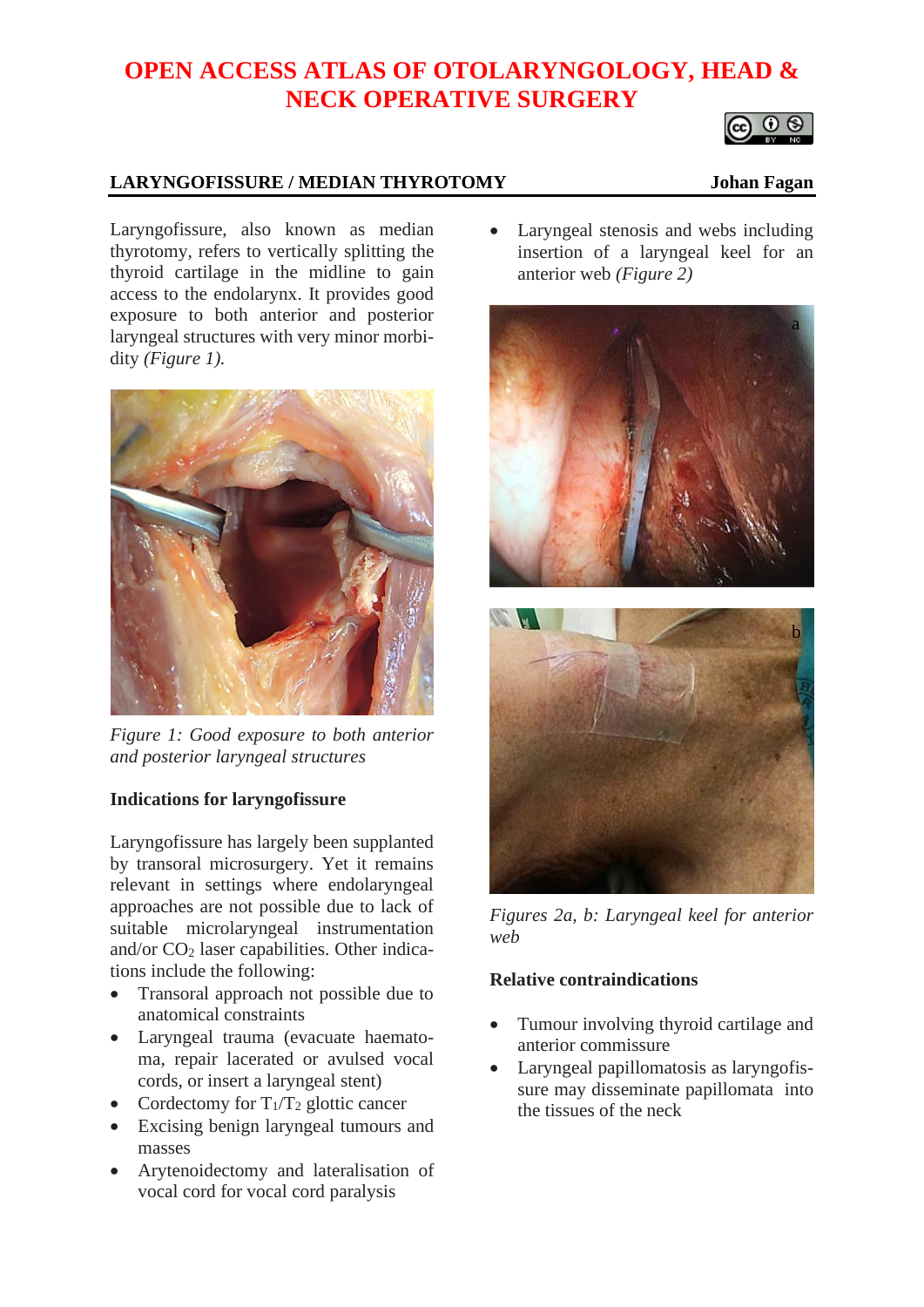### **Surgical technique**

- Because the airway is entered (cleancontaminated wound), the patient must have perioperative (24hrs) broad spectrum antibiotics
- Tracheostomy is done to permit surgical access to the endolaryngeal structures and to secure the airway until postoperative swelling has abated
- Perform direct laryngoscopy to assess the laryngeal pathology
- Position the patient with neck extended
- Make a transverse skin crease incision midway between the thyroid prominence and the cricoid *(Figure 3)*



*Figure 3: Surface anatomy and incision (yellow line)*

- Raise skin flaps superiorly and inferiorly (platysma is generally absent in the midline)
- Incise the midline raphe between the sternohyoid muscles to expose thyroid cartilage *(Figure 4)*
- Clear all the soft tissue off the thyroid cartilage, cricothyroid membrane and cricoid in the midline *(Figure 5)*
- Expose the cricoid cartilage and cricothyroid membrane
- Incise thyroid perichondrium vertically in the midline and strip it off the cartilage to expose a midline strip of cartilage



*Figure 4: Raphe between sternohyoid muscles has been divided to expose the thyroid cartilage*



*Figure 5: Thyroid cartilage, cricothyroid membrane and cricoid exposed in midline and cricothyrotomy incision visible*

• Make a transverse cricothyrotomy incision through the cricothyroid membrane *(Figure 5)*. Anticipate some bleeding from the cricothyroid artery, a small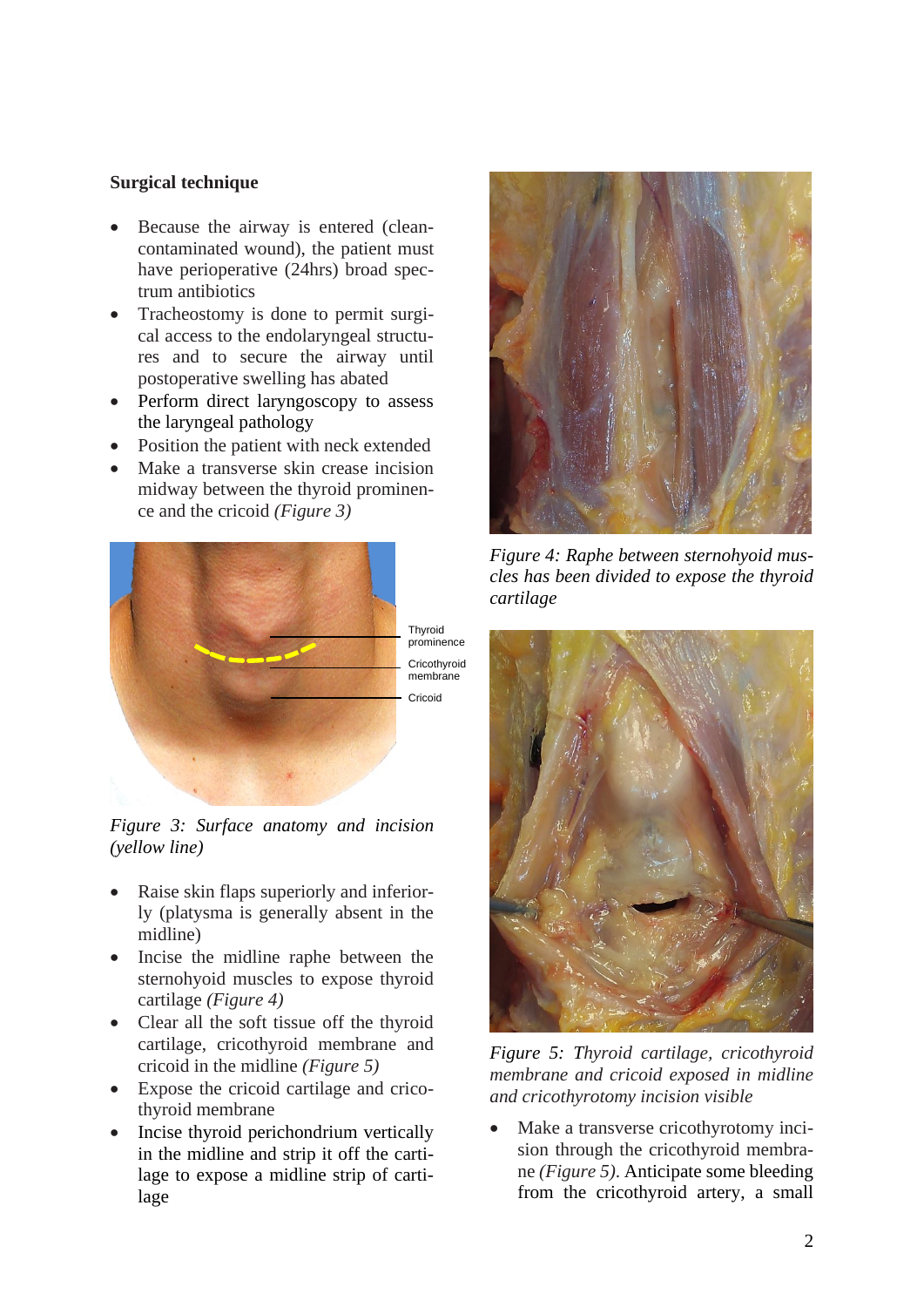branch of the superior thyroid artery which courses across the upper part of the cricothyroid membrane and communicates with the artery of the opposite side *(Figure 6)*



*Figure 6: Cricothyroid artery branching from the superior thyroid artery*

- Precisely determine the position of the anterior commissure, so that the thyrotomy is made through the anterior commissure. If this is not achieved, then either vocal cord will be damaged. The position of the anterior commissure can be determined by passing the tips of a small curved artery forceps through the cricothyrotomy, and cephalad between the vocal cords. By elevating the thyroid cartilage anteriorly with closed tips of the artery forceps, the artery will lodge in the anterior commissure, indicating precisely the line in which the thyrotomy should be made
- Vertically divide the thyroid cartilage in the midline aiming for the upturned tips of the artery forceps. This can be achieved with a scalpel; in older people with ossified cartilage it can be done with an oscillating saw or a heavy pair of scissors *(Figure 7)*
- Part the cut ends of the thyroid cartilage and inspect the endolarynx using an operating microscope or loupes if necessary *(Figures 8, 9)*



*Figure 7: Completed thyrotomy*



*Figure 8: Note excellent view of the false vocal cords, ventricles, true cords and posterior larynx*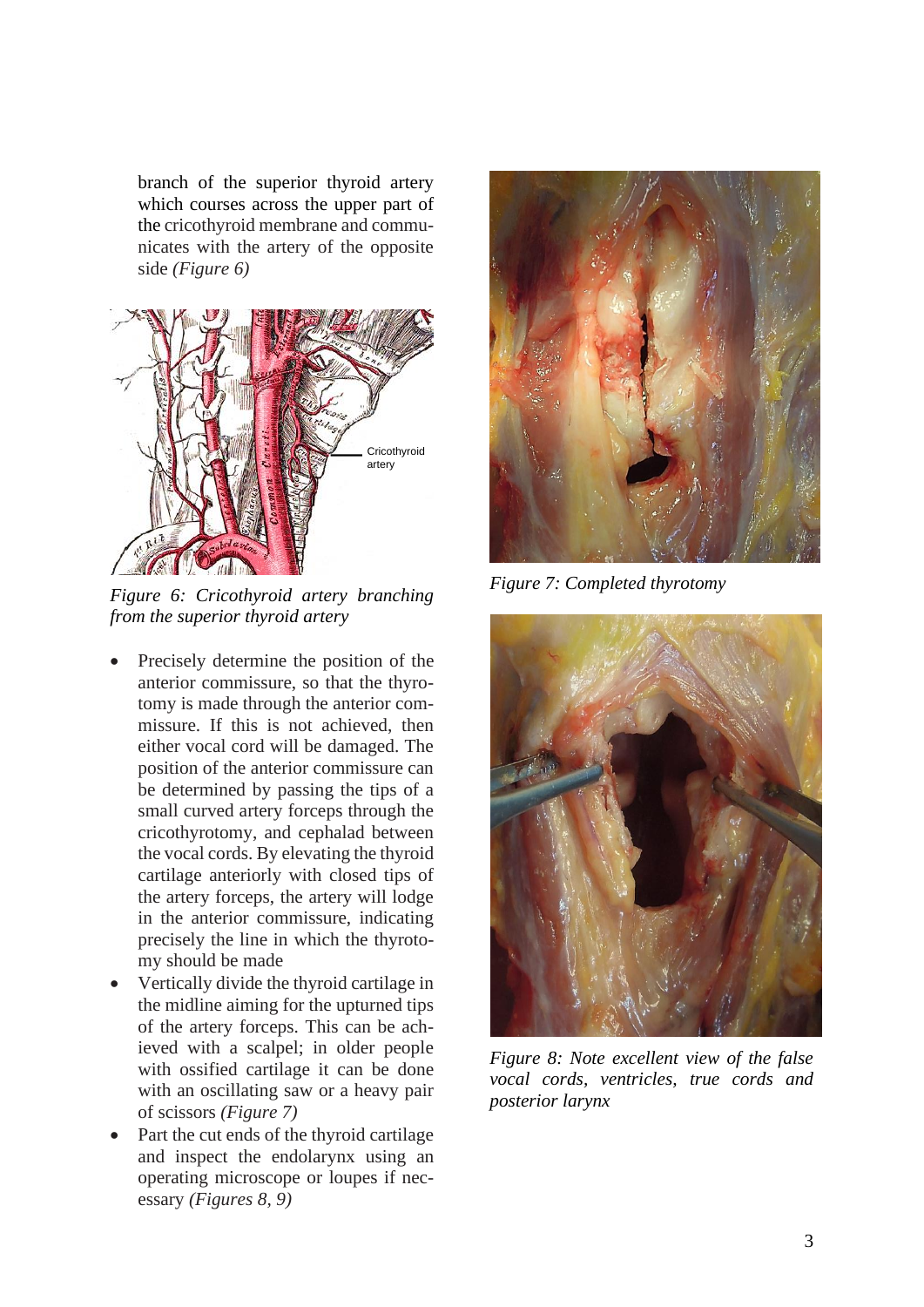

*Figure 9: Note excellent view of false vocal cord, ventricle, true cord and subglottis*

- A lesion of the glottis may then be excised under direct vision *(Figures 10, 11)*
- Reattach the anterior ends of the vocal cords to the cut edges of the thyroid cartilage with permanent monofilament material *e.g.* nylon to prevent retraction and shortening of the cords
- If there is a concern about webbing across the anterior commissure due to denuding of both vocal cords, a silastic keel can now be placed and secured *(Figure 2)*
- Reapproximate the cut edges of the cartilage accurately by using sutures or miniplates
- Suture the thyroid perichondrium
- Reapproximate the strap muscles in the midline
- Insert a pencil or corrugated drain to avoid surgical emphysema
- Suture the skin
- Remove the tracheostomy tube once the airway is adequate



*Figure 10: Lesion of glottis being excised*



*Figure 11: Cordectomy defect*

### **Complications**

• Webbing of anterior commissure; this is due to failure to reapproximate the vocal cords to the anterior edges of the laryngofissure, or not inserting a silastic keel when the opposing mucosae of the vocal cords have been traumatised